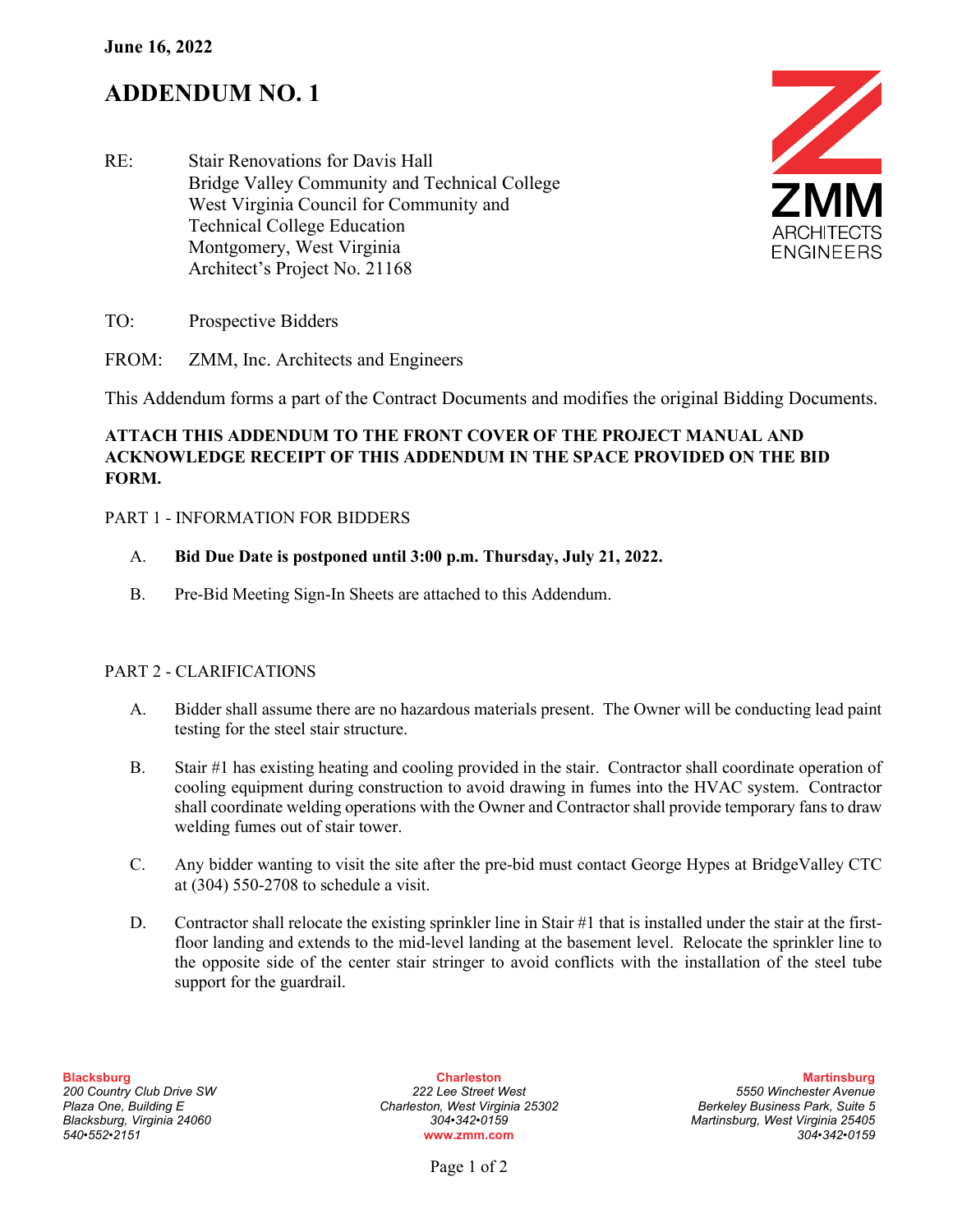#### PART 3 - CHANGES TO SPECIFICATIONS

- A. Section 057300 "Decorative Metal Railings" Note the following revisions:
	- 1. DELETE Paragraph 2.3.A and associated subparagraphs.
	- 2. ADD Line 2.3.G.1.a.3) to read: "Other manufacturers may furnish metal infill panels that meet or exceed the basis-of-design product."

### END OF ADDENDUM

Attachments: Pre-Bid Meeting Sign-In Sheets.................................................................... 1 page

*200 Country Club Drive SW 222 Lee Street West 5550 Winchester Avenue Plaza One, Building E Charleston, West Virginia 25302 Berkeley Business Park, Suite 5 Blacksburg, Virginia 24060 304•342•0159 Martinsburg, West Virginia 25405 540•552•2151* **www.zmm.com** *304•342•0159*

**Blacksburg Charleston Martinsburg**

Page 2 of 2